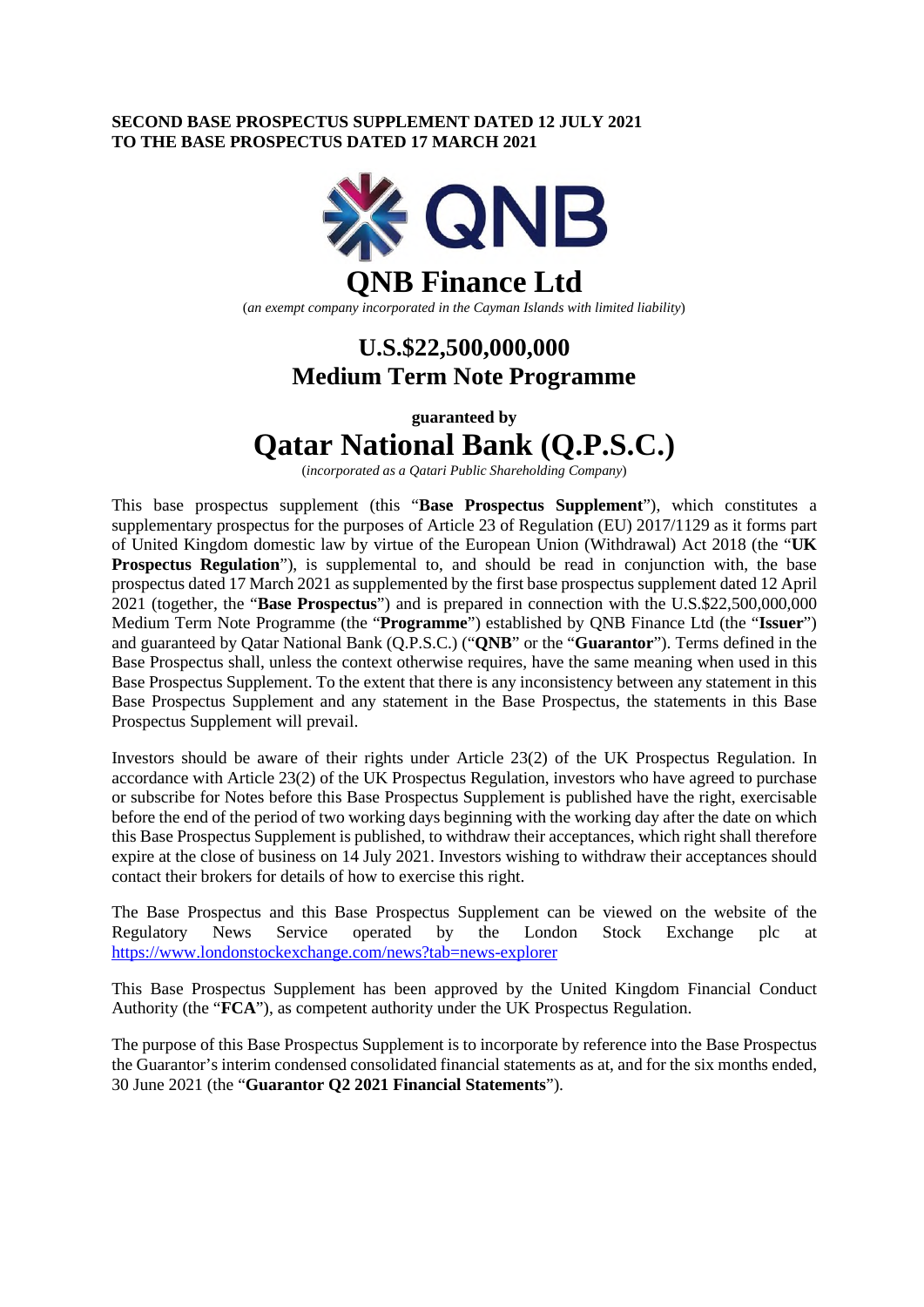### **IMPORTANT NOTICES**

The Issuer and the Guarantor each accepts responsibility for the information contained in this Base Prospectus Supplement. To the best of the knowledge of the Issuer and the Guarantor, the information contained in this Base Prospectus Supplement is in accordance with the facts and this Base Prospectus Supplement makes no omission likely to affect its import.

To the extent that there is any inconsistency between any statement in or incorporated by reference into the Base Prospectus by this Base Prospectus Supplement and any other statement in or incorporated by reference in the Base Prospectus, the statements in or incorporated by reference into the Base Prospectus by this Base Prospectus Supplement will prevail.

Save as disclosed in this Base Prospectus Supplement or in any document incorporated by reference in this Base Prospectus Supplement, no other significant new factor, material mistake or inaccuracy relating to information included in the Base Prospectus has arisen or been noted, as the case may be, since the publication of the Base Prospectus.

The web links included in this Base Prospectus Supplement are included for information purposes only and, other than in relation to the Guarantor Q2 2021 Financial Statements which are incorporated by reference into the Base Prospectus, the websites and their content are not incorporated into, and do not form part of, this Base Prospectus Supplement or the Base Prospectus.